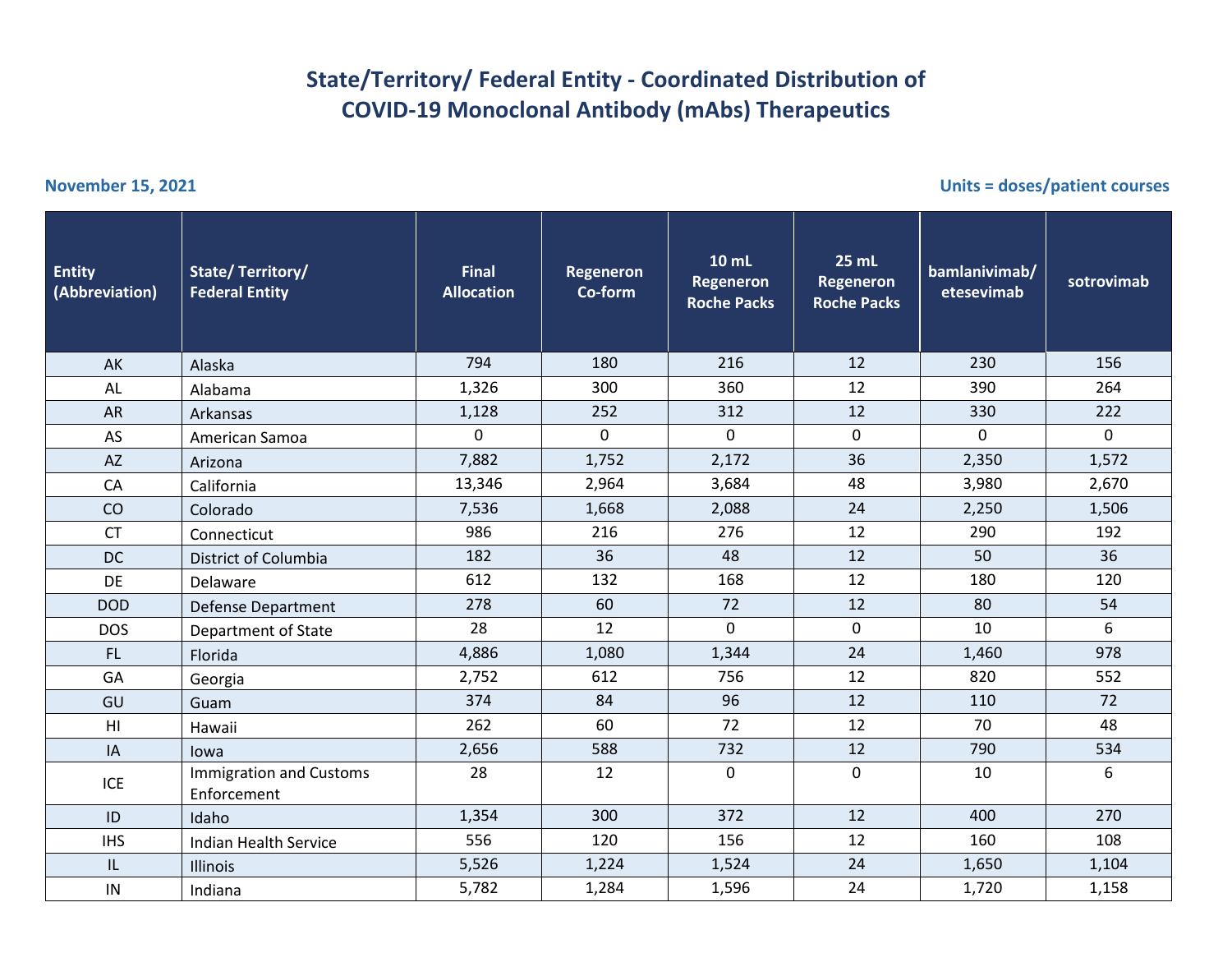| <b>Entity</b><br>(Abbreviation) | <b>State/Territory/</b><br><b>Federal Entity</b> | <b>Final</b><br><b>Allocation</b> | <b>Regeneron</b><br>Co-form | 10 mL<br><b>Regeneron</b><br><b>Roche Packs</b> | <b>25 mL</b><br><b>Regeneron</b><br><b>Roche Packs</b> | bamlanivimab/<br>etesevimab | sotrovimab |
|---------------------------------|--------------------------------------------------|-----------------------------------|-----------------------------|-------------------------------------------------|--------------------------------------------------------|-----------------------------|------------|
| <b>KS</b>                       | Kansas                                           | 2,220                             | 492                         | 612                                             | 12                                                     | 660                         | 444        |
| KY                              | Kentucky                                         | 3,766                             | 840                         | 1,044                                           | 12                                                     | 1,120                       | 750        |
| LA                              | Louisiana                                        | 878                               | 192                         | 240                                             | 12                                                     | 260                         | 174        |
| MA                              | Massachusetts                                    | 2,724                             | 600                         | 756                                             | 12                                                     | 810                         | 546        |
| <b>MD</b>                       | Maryland                                         | 1,914                             | 420                         | 528                                             | 12                                                     | 570                         | 384        |
| ME                              | Maine                                            | 1,014                             | 228                         | 276                                             | 12                                                     | 300                         | 198        |
| MI                              | Michigan                                         | 10,650                            | 2,364                       | 2,940                                           | 36                                                     | 3,180                       | 2,130      |
| <b>MN</b>                       | Minnesota                                        | 6,772                             | 1,500                       | 1,872                                           | 24                                                     | 2,020                       | 1,356      |
| <b>MO</b>                       | Missouri                                         | 2,984                             | 660                         | 828                                             | 12                                                     | 890                         | 594        |
| <b>MP</b>                       | Commonwealth of the<br>Northern Mariana Islands  | 52                                | 12                          | 12                                              | 12                                                     | 10                          | 6          |
| <b>MS</b>                       | Mississippi                                      | 612                               | 132                         | 168                                             | 12                                                     | 180                         | 120        |
| MT                              | Montana                                          | 1,688                             | 372                         | 468                                             | 12                                                     | 500                         | 336        |
| <b>NC</b>                       | <b>North Carolina</b>                            | 3,296                             | 732                         | 912                                             | 12                                                     | 980                         | 660        |
| <b>ND</b>                       | North Dakota                                     | 1,088                             | 240                         | 300                                             | 12                                                     | 320                         | 216        |
| <b>NE</b>                       | Nebraska                                         | 1,880                             | 420                         | 516                                             | 12                                                     | 560                         | 372        |
| <b>NH</b>                       | New Hampshire                                    | 1,212                             | 264                         | 336                                             | 12                                                     | 360                         | 240        |
| <b>NJ</b>                       | New Jersey                                       | 2,934                             | 648                         | 816                                             | 12                                                     | 870                         | 588        |
| <b>NM</b>                       | <b>New Mexico</b>                                | 2,260                             | 504                         | 624                                             | 12                                                     | 670                         | 450        |
| <b>NV</b>                       | Nevada                                           | 1,744                             | 384                         | 480                                             | 12                                                     | 520                         | 348        |
| <b>NY</b>                       | New York                                         | 10,010                            | 2,220                       | 2,760                                           | 36                                                     | 2,990                       | 2,004      |
| OH                              | Ohio                                             | 10,452                            | 2,316                       | 2,892                                           | 36                                                     | 3,120                       | 2,088      |
| OK                              | Oklahoma                                         | 1,580                             | 348                         | 432                                             | 12                                                     | 470                         | 318        |